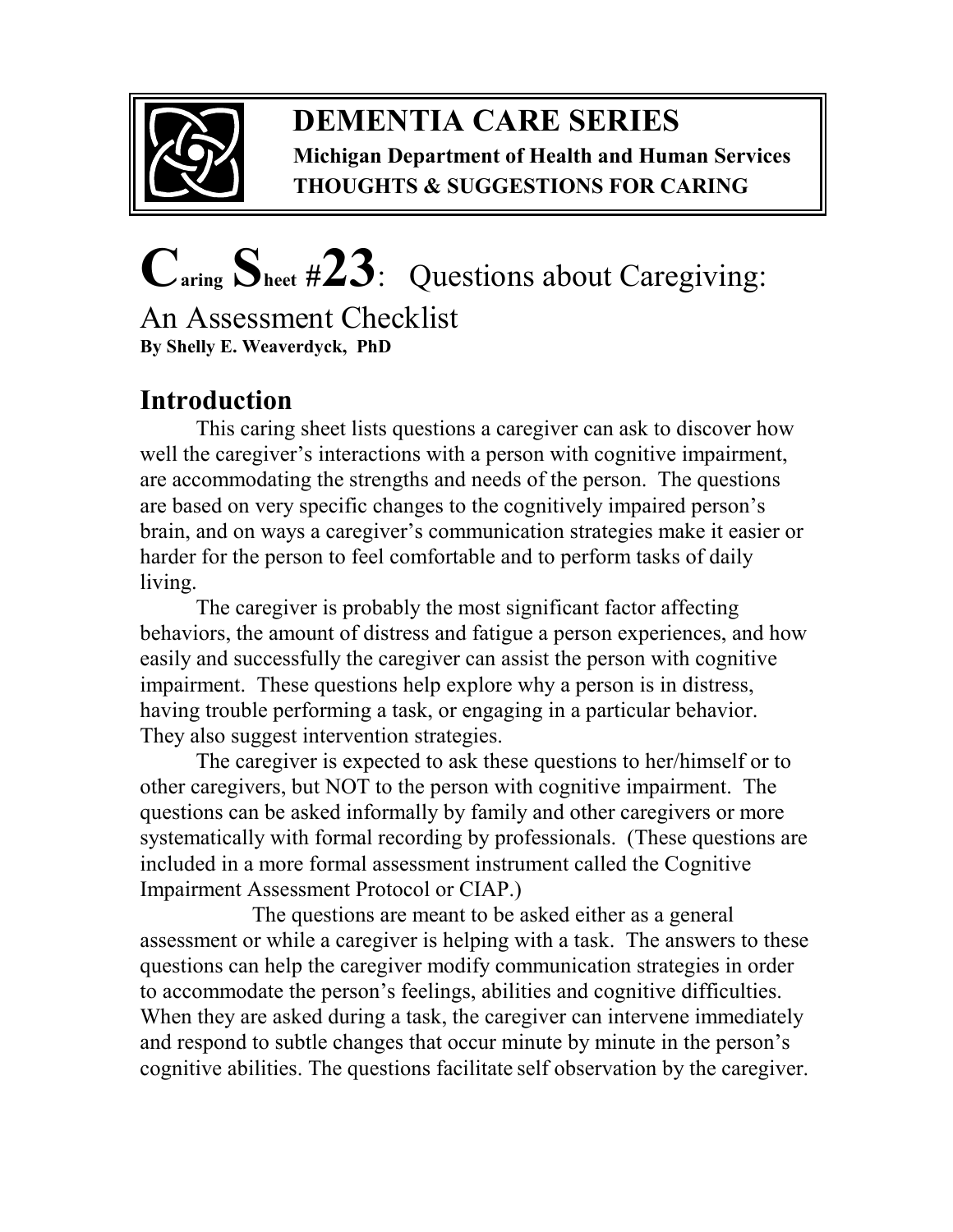

Caring Sheet #23 Assessment Questions: Caregiving S. Weaverdyck Page 2 of 6

# CAREGIVING AND COGNITIVE IMPAIRMENT

#### **Questions to Ask:**

These are some questions to ask ourselves about our communication methods to assess how our interactions affect a person with cognitive impairment. Are our interactions helping the person to feel comfortable and to understand and respond to us?

 The questions are based on specific changes in the brain and are organized under general intervention concepts. "Yes" answers indicate the interactions are likely helping the person.

 The answers to these questions may suggest interventions to try with a particular individual on a particular occasion.

#### **A. CHARACTERISTICS:** Am I the best person to be doing this task or activity?

- 1. Does this person recognize me (or does s/he think I am someone else)?
- 2. How does this person feel about me or about the person s/he thinks I am?
- 3. Does this person like me?
- 4. Am I the right gender for this person?
- 5. Does this person trust me?
- 6. How do I feel about this person right now and in general?
- 7. How do I feel about doing this task with this person?
- 8. Am I uncomfortable seeing this person without clothes on?
- 9. How do I feel about this person's dependency?
- 10. Can I avoid letting my anger or sadness about this person's behavior affect my ability to help?
- 11. What about myself can I change (and what cannot be changed)?

#### **B. CONSISTENCY:**

- 1. Does the same caregiver help this person every day as much as possible?
- 2. Does this person know what to expect from me?
- 3. Do I use nearly the same words every time we do this task?
- 4. Do I position myself in the same spot every time we do this task?
- 5. Do I move my body in a similar way every time we do the task?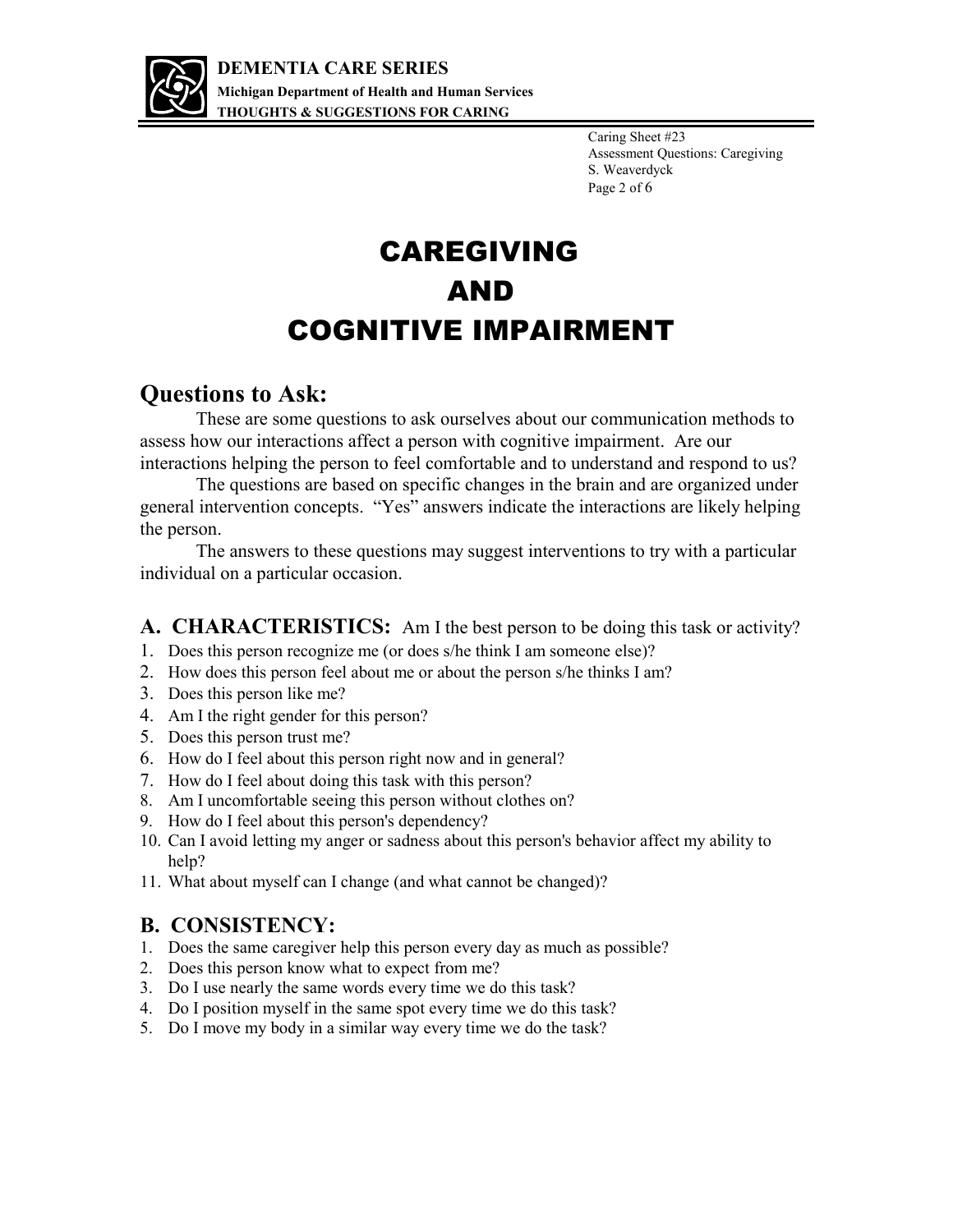

Caring Sheet #23 Assessment Questions: Caregiving S. Weaverdyck Page 3 of 6

#### **C. ONE AT A TIME:**

- 1. Is there only one caregiver helping this person at a time?
- 2. If there are two or more caregivers, is there only one caregiver at a time that this person is noticing and paying attention to?

#### **D. PREVENTION:**

- 1. Am I nipping this person's distress or confusion in the bud, rather than letting it escalate to more challenging levels?
- 2. Do I apologize or reassure immediately when I see this person beginning to get angry or anxious?
- 3. Do I notice subtle hesitations and try to gently coax or encourage?

#### **E. ORGANIZATION:**

- 1. Am I organizing my time well?
- 2. Do I do most of the task preparation out of sight of this person?
- 3. Do I focus on this person and not so much on the task or product?
- 4. Do I move quickly and quietly when I am out of sight of this person, but more slowly when this person sees me?

#### **F. RESPECT:**

- 1. Am I showing respect for this person, both verbally and nonverbally?
- 2. Am I treating this person as an adult, in the words and facial expressions I use (e.g., am I avoiding calling this person "dear" when I really don't know them)?
- 3. Do I avoid talking about this person in a condescending way (e.g., "they are so cute together" or "she's the little lady over there")?
- 4. Do I avoid talking about this person in front of her/him?
- 5. Do I avoid scolding or bossing this person?
- 6. Are my voice, gestures, and movements gentle and kind, even when clear and firm?
- 7. Do I use normal adult objects (rather than children's toys) with this person?

#### **G. OBSERVATION:**

- 1. Do I watch this person carefully for nonverbal and verbal feedback, so I can anticipate or recognize frustration or anxiety?
- 2. Do I maintain eye contact with this person when we talk?
- 3. Do I notice this person's entire body for responses and emotional status?
- 4. Do I give this person enough time to absorb what I say and to then respond?
- 5. Do I change my own behavior or the environment in response to this person's reactions?
- 6. Does this person seem comfortable and relaxed?
- 7. Does this person seem to understand me?
- 8. Is this person responding positively to what I am saying or doing?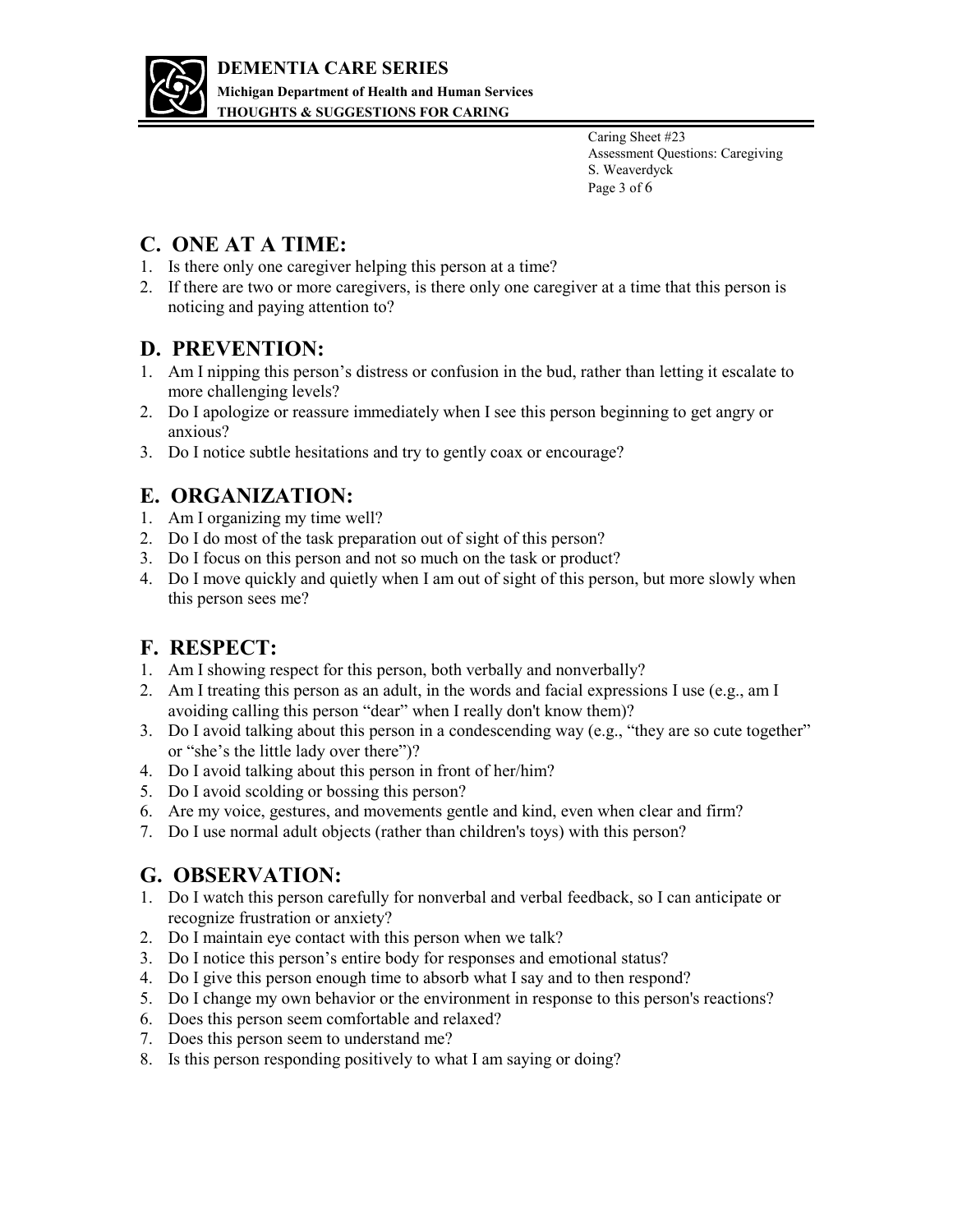

Caring Sheet #23 Assessment Questions: Caregiving S. Weaverdyck Page 4 of 6

#### **H. APPROACH:**

- 1. Is my approach helping this person to feel positive about my request or invitation to do a task?
- 2. Am I setting an upbeat, cheerful, relaxed emotional tone?
- 3. Do I laugh, joke and use humor in a concrete and emotionally supportive way?
- 4. Do I converse with this person before mentioning a bath or getting dressed?
- 5. Do I avoid telling this person about the whole task (e.g., a shower) and instead mention one step at a time (e.g., let's walk to the bathroom) when appropriate?
- 6. Does the suggestion of a refreshment or fun enticement help this person participate?
- 7. Do I rhythmically sing or march to a place (e.g., bathroom or dining room), when appropriate, to help this person walk and participate?

#### **I. DISTRACTION:**

- 1. Do I know when distraction or diversion is helpful with this person?
- 2. When there is a distressing behavior, do I use humor and diversion instead of demands, argument, shame, or instructions to stop the behavior?
- 3. Do I examine this person's words and behaviors to discern the feelings behind the behaviors, then respond to the feelings, rather than the words or behaviors?
- 4. Do I avoid calling this person's attention to her/his behavior (e.g., do I avoid comments such as "What would your mother say if she heard you talk like that?")?
- 5. Do I encourage this person to hold an item while I use a similar item (e.g., a comb while I comb her/his hair, a wash cloth while I wash during a bath)?
- 6. Do I get this person's attention before speaking, and keep it throughout our interaction?

#### **J. BODY LANGUAGE:**

- 1. Is my body telling this person what I want it to say?
- 2. Does my body match my face, eyes, and words (e.g., do I sometimes say soothing words but unintentionally move quickly and with startling movements)?
- 3. Does this person see or notice me where I am?
- 4. Am I modeling the task and positive behaviors?
- 5. Am I at eye-level with this person (e.g. sitting when I interact with this person)?
- 6. Do I avoid gestures or facial expressions that could be misinterpreted (e.g., do I use raised eyebrows rather than a frown of concern)?
- 7. Am I changing positions and moving my body slowly, and as little as possible?

#### **K. EXPLANATION AND REASSURANCE:**

- 1. Do I give as much explanation as this person needs?
- 2. Do I repeat requests or explanations as often as necessary?
- 3. Do I give reassurance as often as necessary?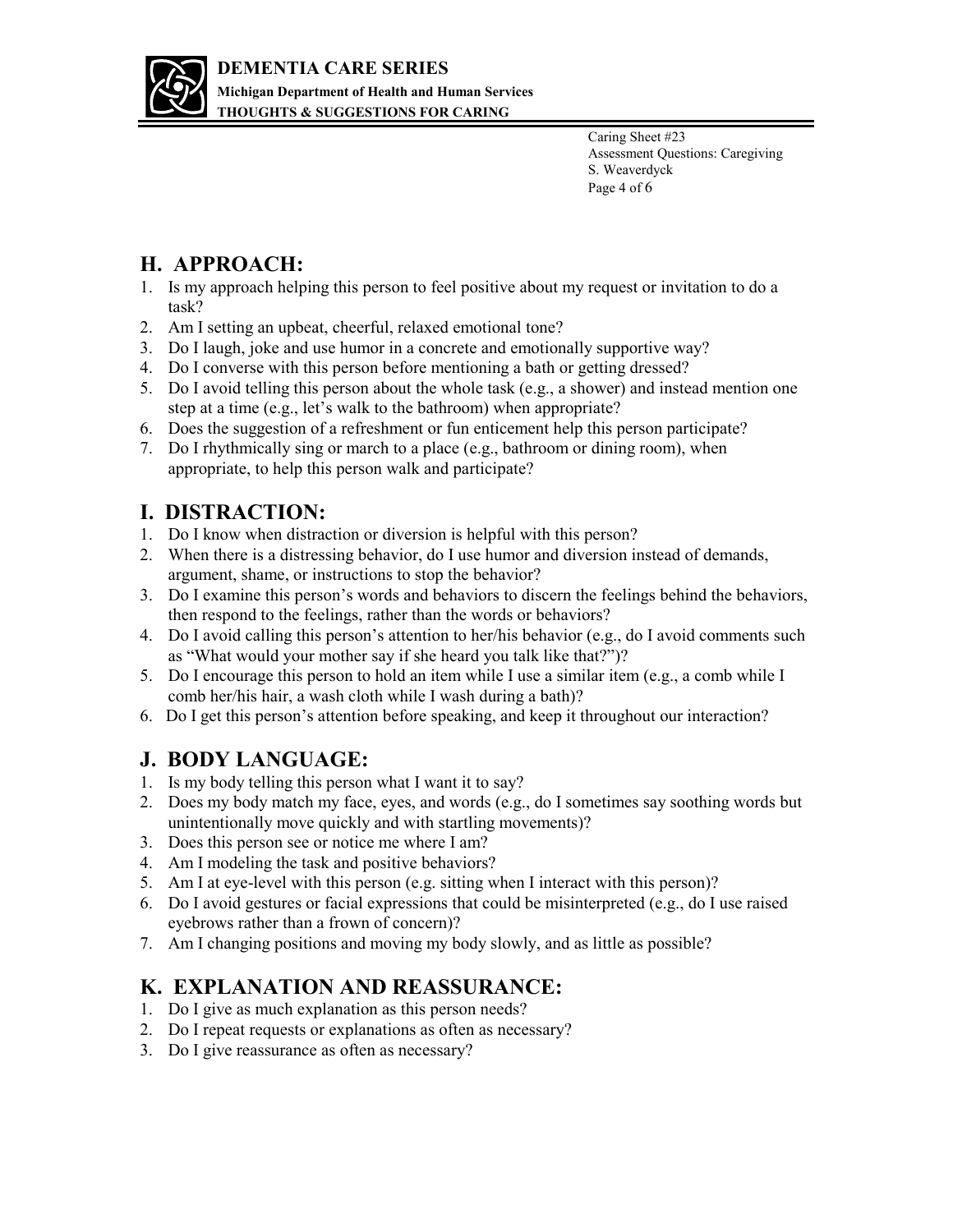

**THOUGHTS & SUGGESTIONS FOR CARING** 

Caring Sheet #23 Assessment Questions: Caregiving S. Weaverdyck Page 5 of 6

- 4. Do I help this person save face and avoid embarrassment (e.g., by not calling attention to her/his mistakes or by discreetly correcting the mistakes without her/his knowledge)?
- 5. Are explanations short, simple and clear?
- 6. Do I use few words, and short phrases and words?
- 7. Do I use concrete and familiar words?
- 8. Do I avoid saying "no" and suggest alternatives instead?
- 9. Do I ask for opinions or yes and no responses, rather than for facts or information?
- 10. Do I wait to talk until there is no other noise?
- 11. Do I speak clearly?
- 12. Is my voice low pitched and slow?
- 13. Do I answer questions as though this is the first time they were asked?
- 14. Do I let this person know how much time has passed and what time of day it is, when necessary?
- 15. Do I prepare this person before touching?
- 16. Do I touch and stroke the body part before moving it?
- 17. Do I tell this person when a task is done?

Copyright 1999 by S. Weaverdyck.

#### **Sources:**

- Weaverdyck, S. (1991). Assessment for Intervention Planning, and Intervention Based on Assessment of Dementia as a Cognitive Disorder. In D. Coons (Ed.) *Intervention in Dementia: Designing and Implementing Special Care Units*. Baltimore: Johns Hopkins University Press.
- Weaverdyck, S. (1990). Neuropsychological Assessment as a Basis for Intervention in Dementia. In N. Mace (Ed.) *Dementia Care: Patient, Family and Community*. Baltimore: Johns Hopkins University Press.

Caring sheets #1 and #2 list cognitive functions which are impaired from the brain damage in dementia. The questions in this caring sheet require no knowledge of the brain, but are based on brain functions as described in caring sheets #1 and #2. Caring sheet #21 lists questions for assessment of a person's cognitive functions that reflect brain changes.

Caring sheet #24 lists questions a caregiver can ask about the task or daily routines, and caring sheet #22 lists questions about the environment. Answers to all of these questions can help determine which interventions might be most effective.